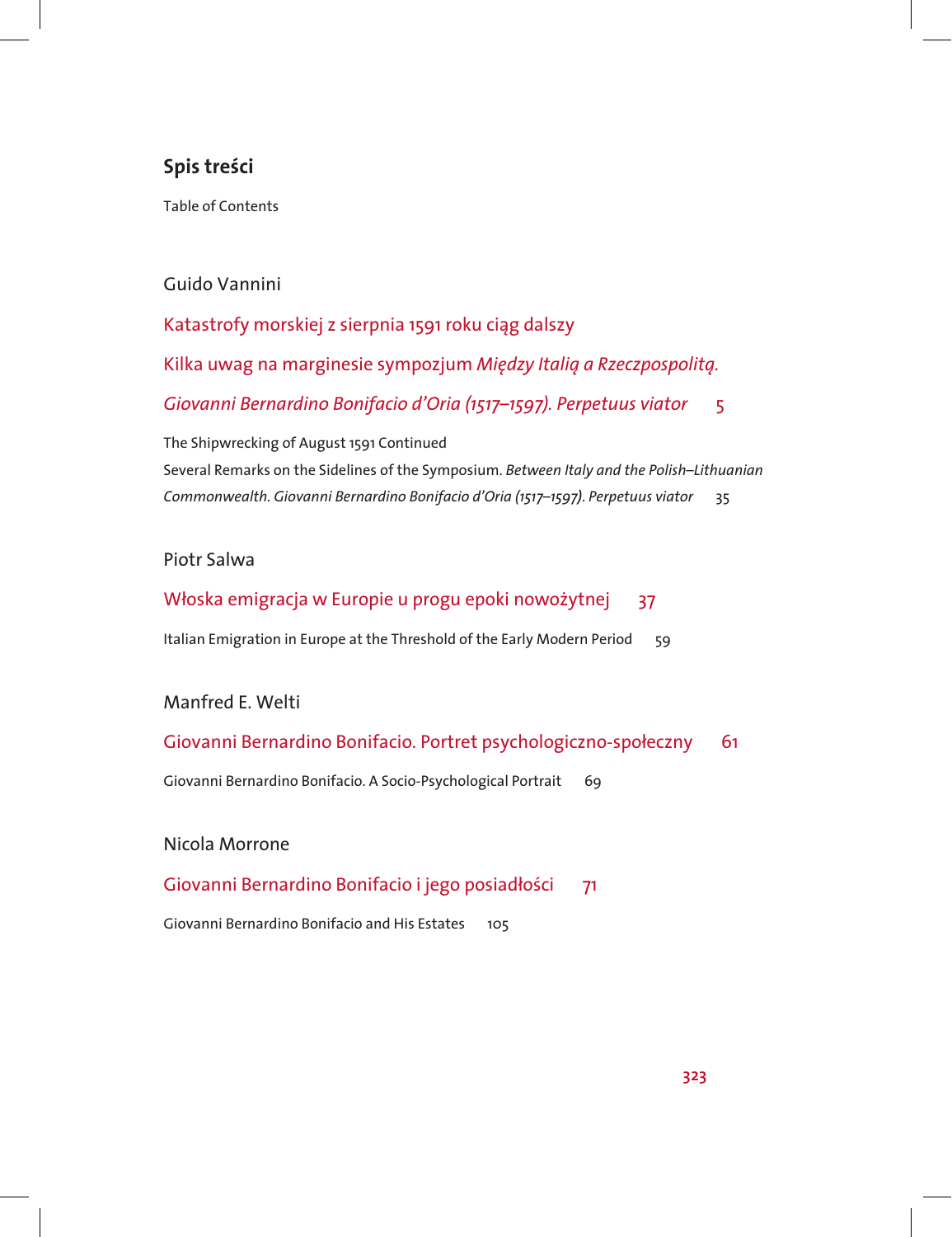### Anna Maria Lepacka

## Giovanni Bernardino Bonifacio i jego przyjaciel Bonifacius Amerbach.

#### Kwestia portretu renesansowego 107

Giovanni Bernardino Bonifacio and His Friend Bonifacius Amerbach. The Question of Renaissance Portraiture 131

### Lucia Felici

W stronę wolności religijnej. Przybycie do Polski Giovanniego

### Bernardina Bonifacia 133

Towards Religious Freedom. The Arrival of Giovanni Bernardino Bonifacio to Poland 159

### Estera Lasocińska

### Giovanni Bernardino Bonifacio i staropolska recepcja antycznych szkół

#### filozoficznych 161

Giovanni Bernardino Bonifacio and the Reception of Antique Philosophical Schools in the Old Polish period 179

### Beata Gryzio

#### Mapa myśli. Rzecz o księgozbiorze Giovanniego Bernardina

#### Bonifacia 181

A Map of Thoughts. About the Book Collection of Giovanni Bernardino Bonifacio 217